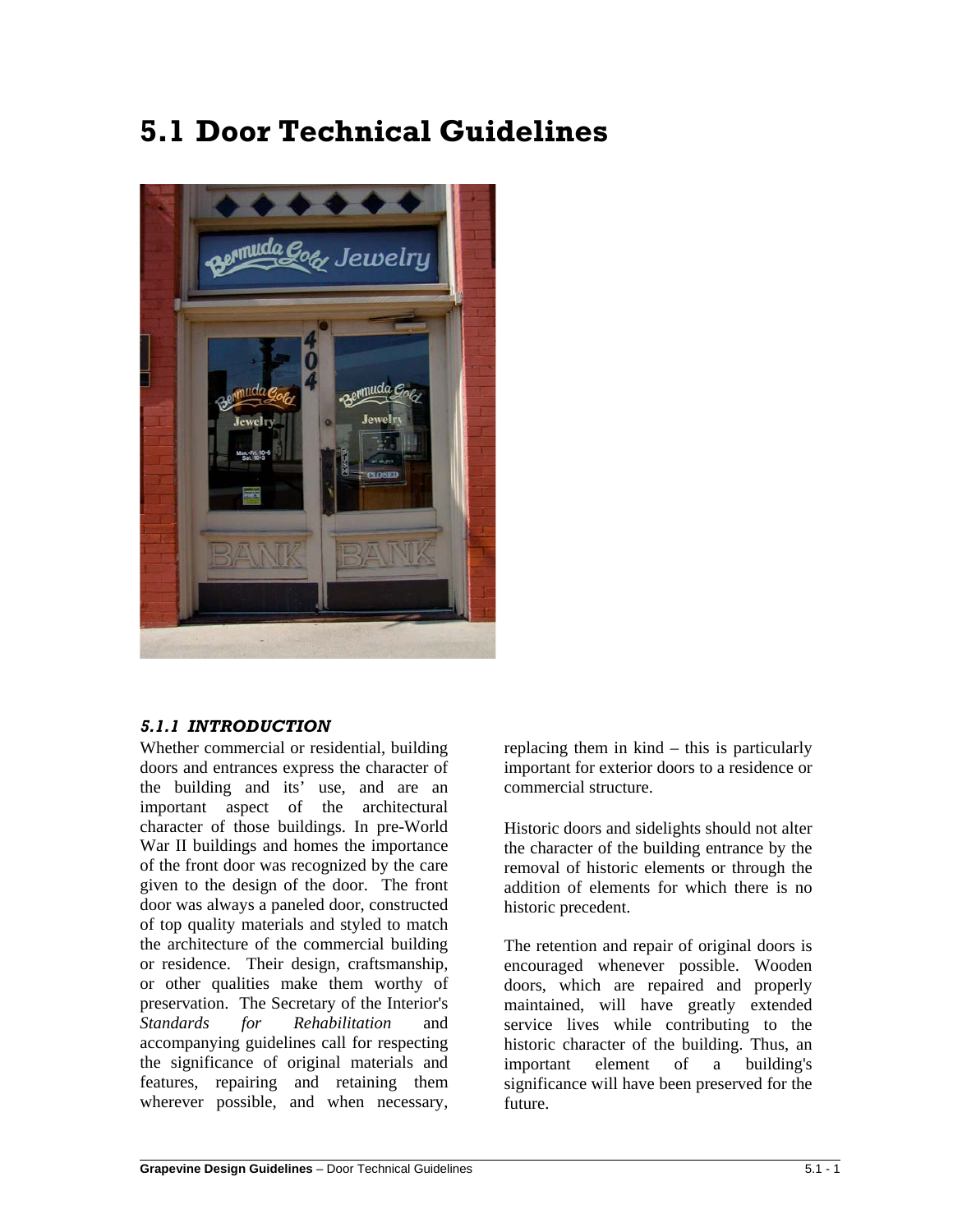Refer to 'Door Design Guidelines, section 4.1 for design information regarding doors in historic properties.

## *5.1.2 PHYSICAL EVALUATION*

The key to successful planning for door treatments is a careful evaluation of its' existing physical condition. The condition of each door and sidelight should be recorded – this may be accomplished by graphic, photodocumentation or schedule methods (refer to the *Window Design Guidelines* chapter for more information on these methods). In any evaluation, one should note at a minimum, the following:

- 1) door location
- 2) condition of the paint
- 3) condition of the door, jamb, head and sill and sidelights (if any)
- 4) glazing type and condition
- 5) hardware, and
- 6) the overall condition of the door (excellent, fair, poor, and so forth).

Many factors such as location, poor design, moisture, vandalism, insect attack, and lack of maintenance can contribute to door deterioration. In north Texas, direct exposure to the harsh summer sun (particularly on the south and west facades) and moisture are the most common contributing factors in decay of wood doors. All components of the door openings should be inspected for evidence of deterioration: door jambs, sill, head, hardware and glazing within the door or sidelights.

The door sill should be examined to insure that it slopes downward away from the building and allows water to drain off. Any conditions, including poor original design, which permit water to come in contact with the sill or bottom of the door or jamb or to puddle on the sill must be corrected as they contribute to deterioration of the door.

Since excessive moisture is detrimental to the paint bond, areas of paint blistering, cracking, flaking, and peeling usually identify points of water penetration, moisture saturation, and potential deterioration. Failure of the paint should not, however, be mistakenly interpreted as a sign that the wood is in poor condition and hence, irreparable. Wood is frequently in sound physical condition beneath unsightly paint. After noting areas of paint failure, the next step is to inspect the condition of the wood, particularly at the points identified during the paint examination.

Each door should be examined for operational soundness beginning with the lower portions of the door and jamb; these are typical points where water collects and deterioration begins. If severe deterioration exists in these areas, it will usually be apparent on visual inspection, but other less severely deteriorated areas of the wood may be tested by two traditional methods using a small ice pick or awl to test wood for soundness. The technique is simply to jab the pick into a wetted wood surface at an angle and pry up a small section of the wood. Sound wood will separate in long fibrous splinters, but decayed wood will lift up in short irregular pieces due to the breakdown of fiber strength.

Another method of testing for soundness consists of pushing a sharp object into the wood, perpendicular to the surface. If deterioration has begun from the hidden side of a member and the core is badly decayed, the visible surface may appear to be sound wood. Pressure on the probe can force it through an apparently sound skin to penetrate deeply into decayed wood. This technique is especially useful for checking sills where visual access to the underside is restricted.

At glass panes within a door, the glazing putty should be checked for cracked, loose, or missing sections which allow water to saturate the wood, especially at the joints. The back putty on the interior side of the pane should also be inspected, because it creates a seal, which prevents condensation from running down into the interior of the door.

 $\overline{a}$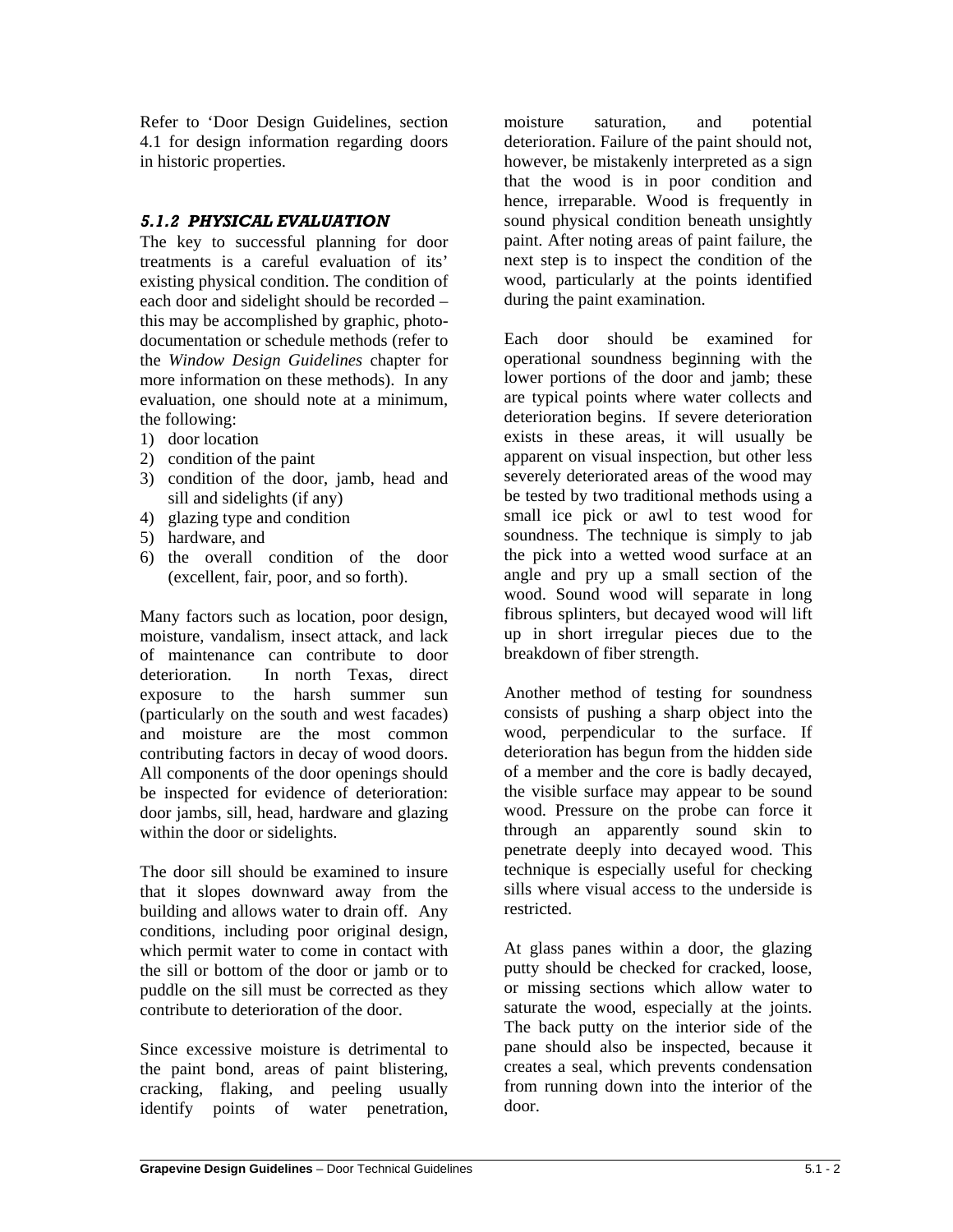Original hardware contributes to the character and design of the door, and should be retained if at all possible. Common factors in the maintenance of original hardware are the damage to the operation due to numerous layers of paint on hinges, door plates and sometimes door handles or knobs, and missing components.



ORIGINAL DOOR HARDWARE.

Hardware may be removed from the door, and stripped of paint and re-finished, and then re-installed on the door. If missing components or pieces have made hardware non-operational, replacements may be found at restoration shops; there are several in the Dallas and Fort Worth areas and several mail-order restoration catalogs have a good selection of hardware and components.

#### *5.1.3 REHABILITATION OF DOORS*

Following an inspection of doors and sidelights, the scope of the necessary repairs will be evident and a plan for the rehabilitation can be formulated. Generally the actions necessary to return a door to "like new" condition will fall into three broad categories:

- 1) routine maintenance procedures
- 2) stabilization, and

 $\overline{a}$ 

3) parts replacement.

Please note these categories are based on similar categories established by the National Park Service for windows, although corresponding categories have not

been established for doors. Refer to the *'Window Design Guidelines'* chapter for detailed information on these window rehabilitation categories.

Before undertaking any of the repairs all sources of moisture penetration should be identified and eliminated, and all existing decay fungi destroyed in order to arrest the deterioration process. Many commercially available fungicides and wood preservatives are toxic, so it is extremely important to follow the manufacturer's recommendations for application, and store all chemical materials away from children and animals. After fungicidal and preservative treatment the doors may be stabilized, retained, and restored with every expectation for a long service life.

## *5.1.4 ROUTINE MAINTENANCE*

Repairs to wooden doors are usually somewhat labor intensive and relatively uncomplicated. The routine maintenance required to upgrade a door to "like new" condition typically includes the following steps:

- 1) some degree of interior and exterior paint removal,
- 2) weather-stripping and repainting.
- 3) repair or replacement of glazing

Historic doors have usually acquired many layers of paint over time. Removal of excess layers or peeling and flaking paint will facilitate operation of the door and restore the clarity of the original detailing. Some degree of paint removal is also necessary as a first step in the proper surface preparation for subsequent refinishing (if paint color analysis is desired, it should be conducted prior to the onset of the paint removal). There are several safe and effective techniques for removing paint from wood, depending on the amount of paint to be removed: scraping, chemical stripping, and the use of a hot air gun.

Paint removal should begin on the interior side of the door and door frames, being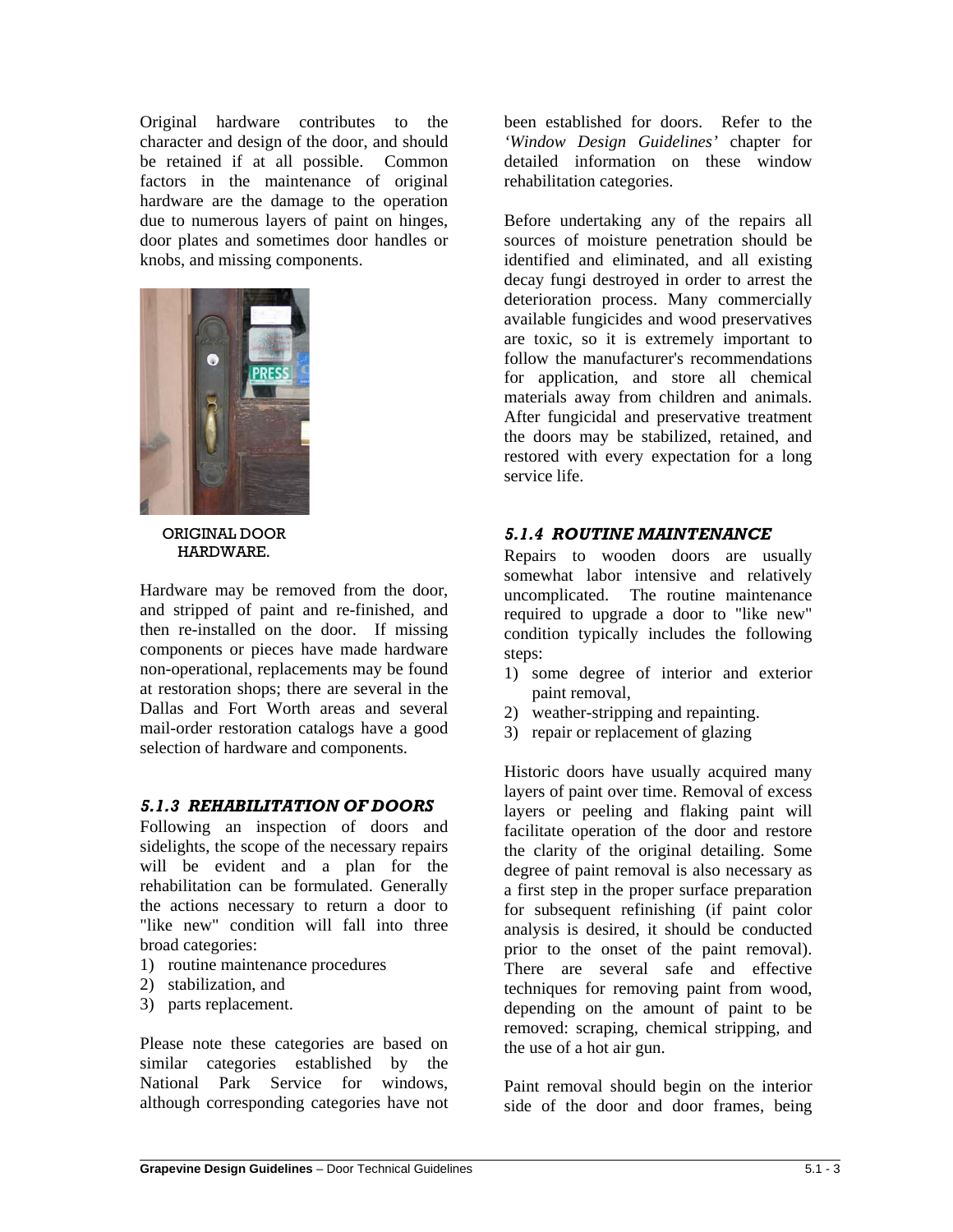careful to remove the paint from the interior stop where this meets the jamb. This can be accomplished by running a utility knife along the length of the stop, breaking the paint bond. It will then be much easier to remove the stop. The door itself can be stripped of paint using appropriate techniques, but if any heat treatment is used, any adjacent glass should be removed or protected from the sudden temperature change which can cause breakage. An overlay of aluminum foil on gypsum board or asbestos can protect the glass from such rapid temperature change.

Deteriorated putty at glazing should be removed manually, taking care not to damage the wood along the rabbet. If the glass is to be removed, the glazing points, which hold the glass in place, can be extracted. Before reinstalling the glass, a bead of glazing compound or linseed oil putty should be laid around the rabbet to cushion and seal the glass. Glazing compound should only be used on wood which has been brushed with linseed oil and primed with an oil based primer or paint. The pane is then pressed into place and the glazing points are pushed into the wood around the perimeter of the pane. The final glazing compound or putty is applied and beveled to complete the seal. Exterior paint should cover the beveled glazing compound or putty and lap over onto the glass slightly to complete a weather-tight seal.

The condition of the wood in the jambs and sill should be evaluated. Repair and refinishing of the door frame may include consolidation or replacement of deteriorated wood. Techniques for these repairs are discussed in the following sections.

# *5.1.5 STABILIZATION*

 $\overline{a}$ 

Many doors show some additional degree of physical deterioration, but even badly damaged doors can be repaired using simple processes. Partially decayed wood can be waterproofed, patched, built-up, or consolidated and then painted to achieve a

sound condition, good appearance, and greatly extended life.

Three techniques for repairing partially decayed or weathered wood are discussed in this section, and all three can be accomplished using products available at most hardware stores.

One established technique for repairing wood, which is split, checked or shows signs of rot, is to:

- 1) dry the wood,
- 2) treat decayed areas with a fungicide (note that care should be taken with the use of fungicide which is toxic).
- 3) waterproof with two or three applications of boiled linseed oil (applications every 24 hours),
- 4) fill cracks and holes with putty, and
- 5) after a "skin" forms on the putty, paint the surface.

When door sills, sidelight sills or other horizontal members exhibit surface weathering they may also be built-up using wood putties or homemade mixtures such as sawdust and resorcinol glue, or whiting and varnish when minor areas of replacement exist. These mixtures can be built up in successive layers, then sanded, primed, and painted. The finish surface should be sloped slightly to carry water away from the door and building, and not allow it to puddle.

Wood may also be strengthened and stabilized by consolidation (the third technique), using semi-rigid epoxies, which saturate the porous decayed wood and then harden. The surface of the consolidated wood can then be filled with a semi-rigid epoxy patching compound, sanded and painted. Epoxy patching compounds can be used to build up missing sections or decayed ends of members. Profiles can be duplicated using hand molds, which are created by pressing a ball of patching compound over a sound section of the profile which has been rubbed with butcher's wax. This can be a very efficient technique where there are many typical repairs to be done.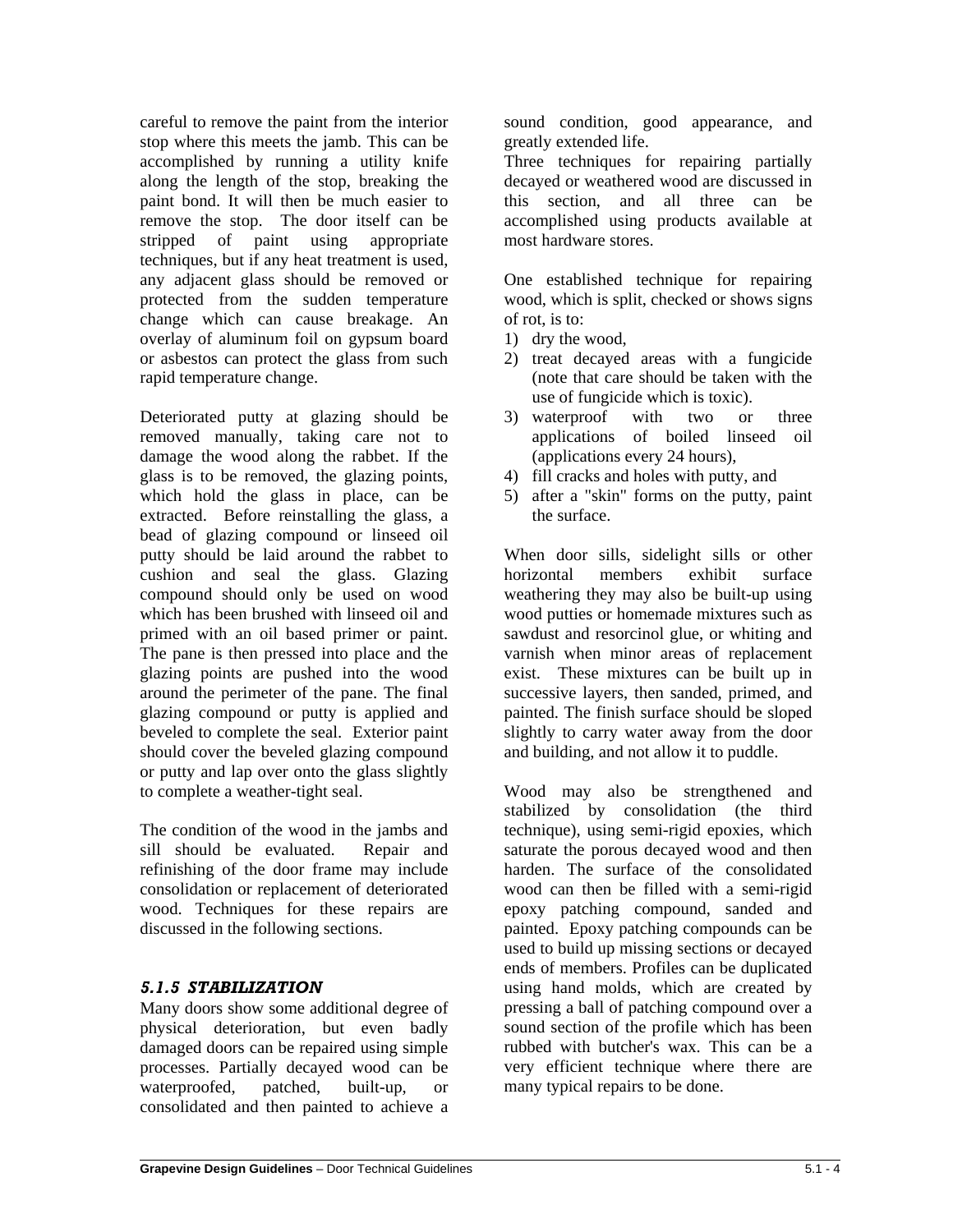Any of the three techniques discussed can stabilize and restore the appearance of the door and frame. There are times, however, when the degree of deterioration is so advanced that stabilization is impractical, and the only way to retain some of the original fabric is to replace damaged parts.

#### *5.1.6 DOOR REPLACEMENT*

Although the retention of an original or existing door and sidelight is always desirable and these guidelines encourage that goal, there is a point when the condition of a door may clearly indicate replacement. Doors which have been previously replaced with inappropriate doors are encouraged to be replaced with those that are appropriate.

The decision process for selecting replacement doors should not begin with a survey of contemporary door products, available at home centers which are available as replacements, but should begin with a look at the doors that are being replaced. Attempt to understand the contribution of the door(s) to the appearance of the facade including:

- 1) the pattern of the door openings and their size;
- 2) proportions of the door, frame and sidelights if occur;
- 3) configuration of glass panes within the door;
- 4) type of wood;
- 5) paint color;

 $\overline{a}$ 

- 6) characteristics of the glass; and
- 7) associated details such as arched tops, hoods, or other decorative elements.

Develop an understanding of how the door reflects the period, style, or regional characteristics of the building, or represents technological development.

Armed with an awareness of the significance of the existing door, begin to search for a replacement which retains as much of the character of the historic door as possible; replacement doors should duplicate the design, proportion and arrangement of

paneling and glazing of the original door. Replacement doors should reflect the historic door opening and this should not be modified; for example, do not replace historic double-leaf (paired) doors with a single door and sidelights, and do not alter original opening to accommodate stock doors .

There are many sources of suitable new doors; continue looking until an acceptable replacement can be found. Check building supply firms, salvage yards in the Dallas Fort-Worth area, local woodworking mills, carpenters, preservation oriented magazines, or catalogs or suppliers of old building materials, for product information. The City of Grapevine Historic Preservation staff, local historical associations and state historic preservation offices may be good sources of information on products which have been used successfully in preservation projects.

#### *5.1.7 WOOD DOOR SILL REPLACEMENT*

Like doors, the retention of original wood door sills (or thresholds) is always desirable but it is sometimes necessary to replace this due excessive deterioration. If replacement of a sill is necessary, it should be removed when the door is fully opened. Start by prying the door stop completely off the frame, then try to pry up the sill intact for use as a pattern. If necessary, split it into large pieces with a wood chisel. Trace the outline of this on a board of equal thickness and cut a new sill to match this size or take the sill to a carpentry shop for cutting a replacement. New sills should be constructed of a hardwood (such as redwood) or southern yellow pine.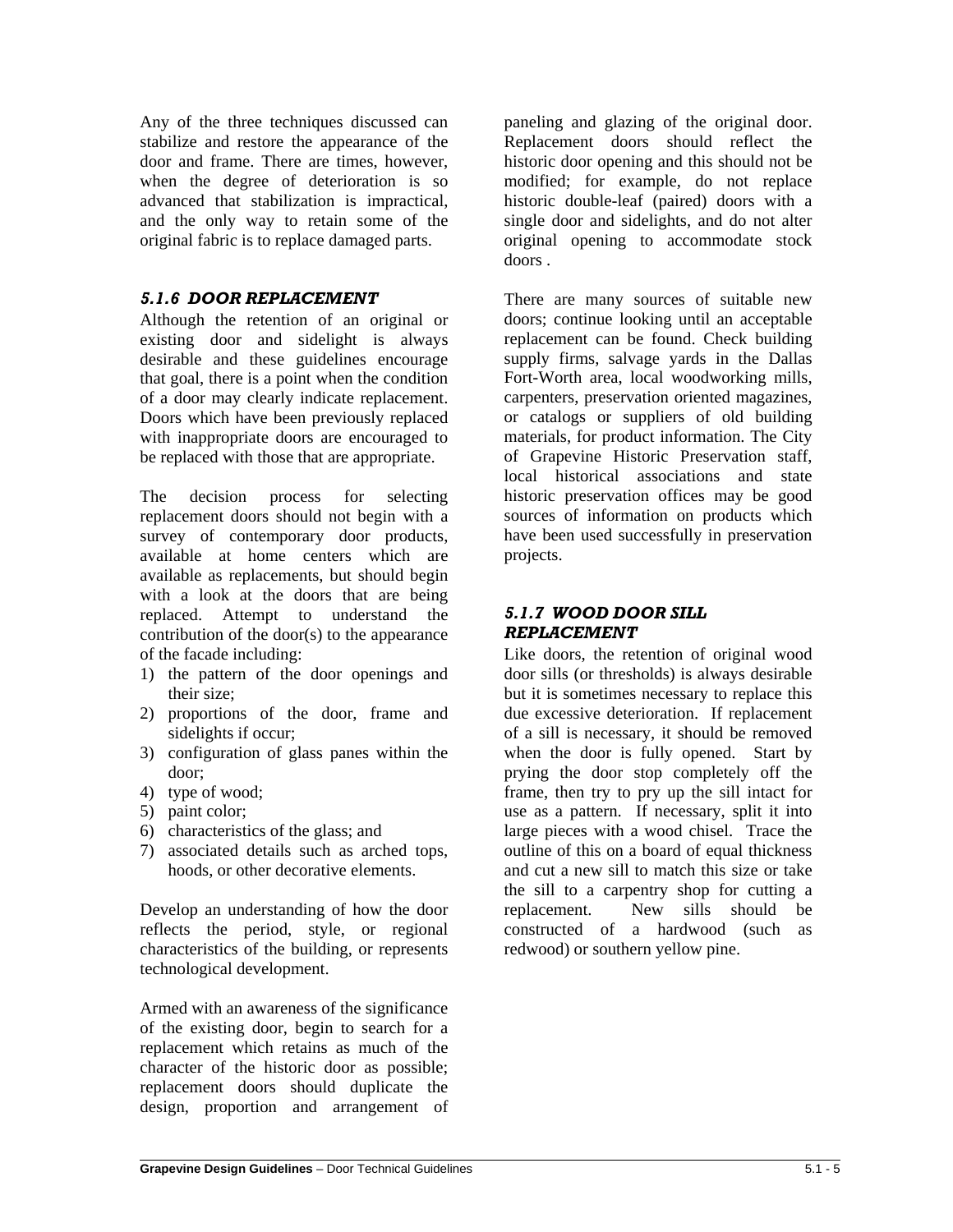

WOOD DOOR SILL

To install the new sill, drill pilot holes slightly smaller than the diameter of the nail or screw to be used to avoid splitting the wood. Countersink nails and fill holes with putty then stain or paint to match the original.

## *5.1.8 DOOR VENEER REPAIR*

The framework of the door is often a solid piece of soft-wood with a thin veneer of oak, walnut or mahogany on either side. When moisture seeps in between the softwood and the veneer, they separate and the veneer begins to fray at the lower edge. To repair this condition, make the repair all of the way across the bottom of the door to avoid the appearance of an obvious patch. Cut off the ragged piece back to the sound wood, using a straight blade set to a shallow depth. Glue a new piece of veneer of the right size, color, and texture into place, and clamp together until glue sets. The new veneer may then be stained or painted to match the remainder of the door, although usually the entire door is repainted or stained.

To ward off future damage from scuffing, a kick plate may be considered for doors at commercial buildings, if appropriate. Kick plates may be installed quite simply with a drill and screws. Try salvage yards for interesting brass plates that match the other, original features of the door; copper and brass are good choices because they usually

match the finish of original hardware, and acquire a patina and can be shined. The plate should be at least 2" narrower than the door width to allow for door stops.

# *5.1.9 PARTS REPLACEMENT AND SPLICES*

When parts of the door or frame are so badly deteriorated that they cannot be stabilized, replacement of the deteriorated parts with new matching pieces or splicing new wood into existing members may be necessary. The techniques require more skill and are more expensive than any of the previously discussed alternatives.

It is necessary to remove the door or frame and have a carpenter or woodworking mill reproduce the damaged or missing parts; many millwork firms can duplicate parts which can then be incorporated into the existing door, but it may be necessary to shop around because there are several factors controlling the practicality of this approach. Some woodworking mills do not like to repair old materials because nails or other foreign objects in the door can damage expensive knives (which cost far more than their profits on small repair jobs); others do not have cutting knives to duplicate panel profiles. Some firms prefer to concentrate on larger jobs with more profit potential, and some may not have a craftsman who can duplicate the parts.

A little searching should locate a firm which will do the job, and at a reasonable price. If such a firm does not exist locally, there are firms which undertake this kind of repair and ship nationwide. It is possible, however, for the advanced do-it-yourselfer or craftsman with a table saw to duplicate molding profiles using techniques discussed by Gordie Whittington in *"Simplified Methods for Reproducing Wood Mouldings,"* Bulletin of the Association for Preservation Technology, Vol. III, No. 4, 1971, or illustrated more recently in *The Old House*, TimeLife Books, Alexandria, Virginia, 1979.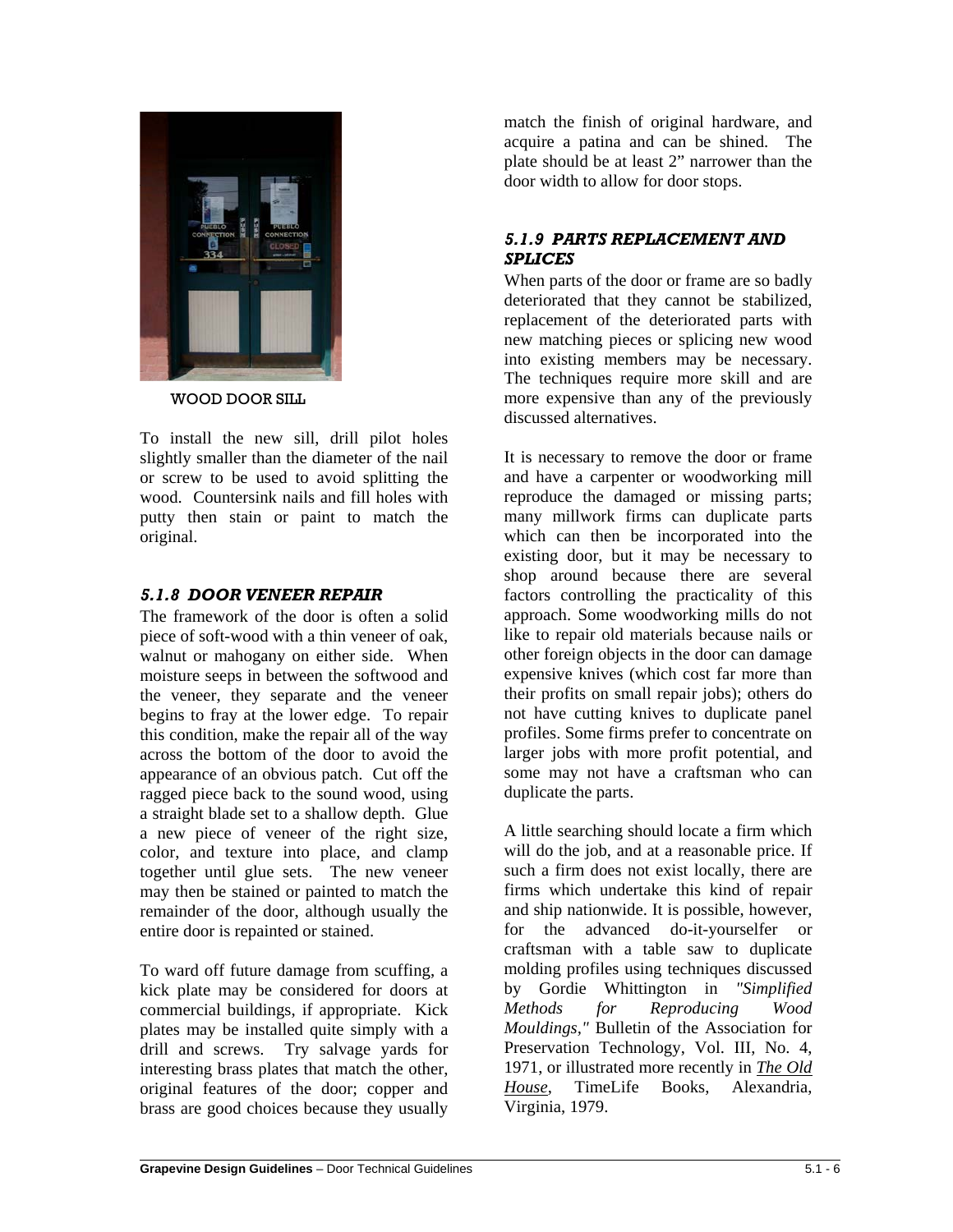The repairs discussed involve doors and frames which may be in very deteriorated condition, possibly requiring removal; therefore, caution is in order. The actual construction of door frames is not complicated. Nailed or pegged mortise and tenon units can be disassembled easily if the units are out of the building. The installation or connection of some frames to the surrounding structure, especially masonry walls, can complicate the work immeasurably, and in some rare instances, may even require dismantling of the wall.

It may be useful, therefore, to take the following approach to door and frame repair:

- 1) conduct regular maintenance of sound frames to achieve the longest life possible,
- 2) make necessary repairs in place wherever possible, using stabilization and splicing techniques, and
- 3) if removal is necessary, thoroughly investigate the structural detailing and seek appropriate professional consultation.

Most doors should not require the extensive repairs discussed in this section. The ones which do are usually in buildings which have been abandoned for long periods or have lacked maintenance for years. It is necessary to thoroughly investigate the alternatives for doors which do require extensive repairs to arrive at a solution which retains historic significance and is also economically feasible.

#### *5.1.10 WEATHERIZATION*

 $\overline{a}$ 

A door which is repaired should be made as energy efficient as possible by the use of appropriate weather-stripping to reduce air infiltration. Weather-stripping is a historic treatment, but old weather-stripping (felt) is not likely to perform very satisfactorily. Appropriate contemporary weather-stripping should be considered an integral part of the repair process for doors, and a wide variety

of products are available to assist in this task.

#### *5.1.11 STORM DOORS*

Many styles of storm doors are available to improve the thermal performance of existing doors; these are most appropriate on residential buildings.

Storm doors should not be used on commercial buildings as they hide and otherwise adversely affect the appearance of the historic door, storefront and façade.



INAPPROPRIATE STORM DOOR



APPROPRIATE STORM DOOR *(DARK FRAME AND DOOR BLENDS IN WITH DARK WOOD DOOR)*